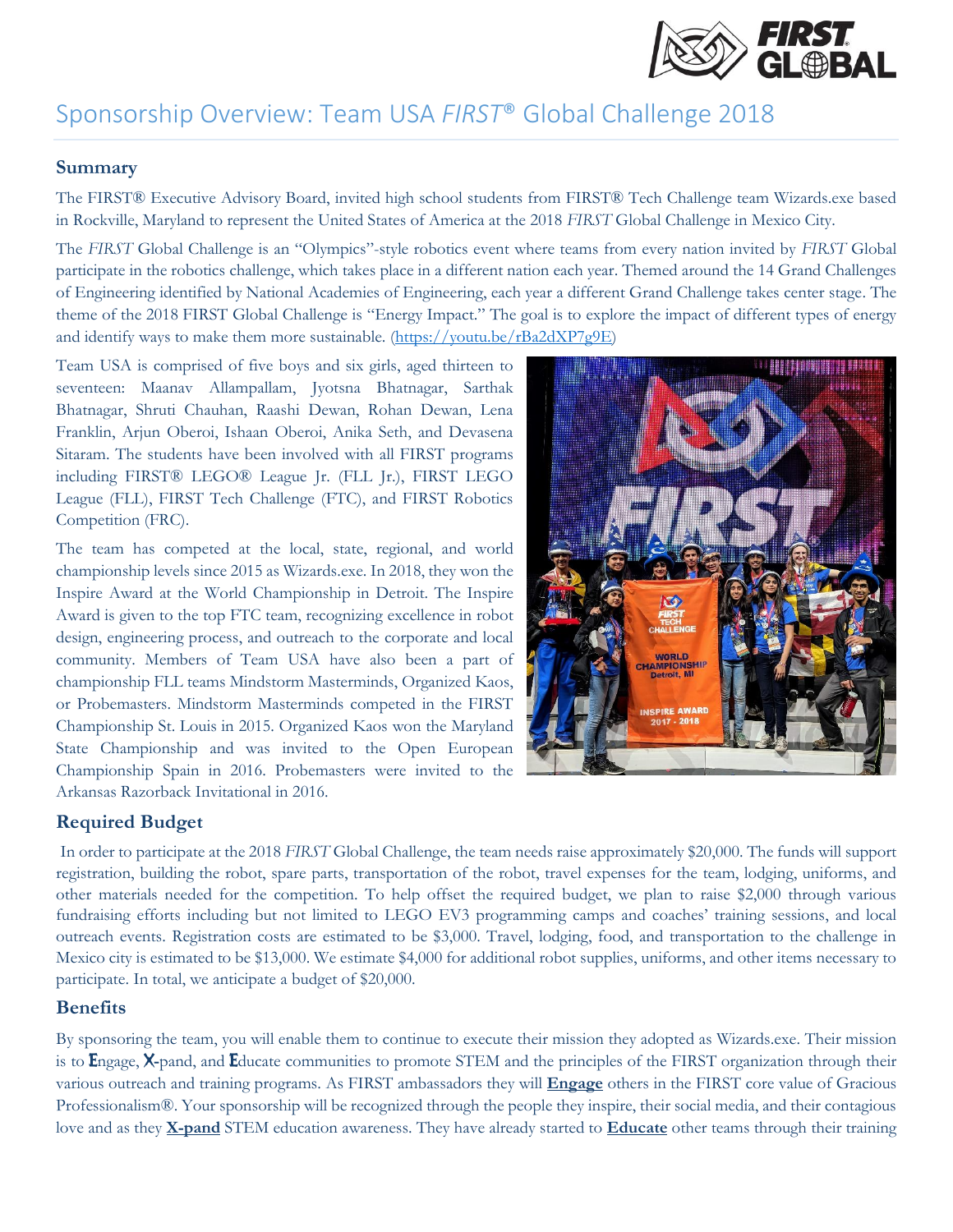

programs and mentoring teams, including advising Team Palestine in 2017. They are currently advisors to 2018 Team Bosnia and Herzegovina. We hope you will support this team as they make a Global impact.

*FIRST* Global is making sponsorship opportunities available to businesses who would like to help our team and also gain valuable exposure among participants, parents, and spectators (their website received over 350,000 views during the 2017 event, which was live-streamed to every country in the world). There are several levels of sponsorship, including advertising, logo placement, promotional materials, and more (see figure below).

|                                                                                                                  | <b>FIRST</b><br><b>GL®BAL</b> |       |       |         |                         | Sponsorship<br>Opportunities |         |         |                         |          |          |
|------------------------------------------------------------------------------------------------------------------|-------------------------------|-------|-------|---------|-------------------------|------------------------------|---------|---------|-------------------------|----------|----------|
|                                                                                                                  | \$100                         | \$250 | \$500 | \$1,000 | \$2,000                 | \$2,500                      | \$3,000 | \$7,500 | \$10,000                | \$15,000 | \$25,000 |
| <b>Invitation to Private Sponsor</b><br><b>Event with Dean Kamen and</b><br><b>Ricado Salinas in Mexico City</b> |                               |       |       |         |                         |                              |         |         |                         |          | ✓        |
| <b>60 Second Ad Played During</b><br>the Event                                                                   |                               |       |       |         |                         |                              |         |         |                         |          |          |
| <b>30 Second Ad Played During</b><br>the Event                                                                   |                               |       |       |         |                         |                              |         |         | v                       |          |          |
| <b>15 Second Ad Played During</b><br>the Event                                                                   |                               |       |       |         |                         |                              |         | v       | ✓                       |          |          |
| Logo Featured at the end of<br><b>Your Team Video</b>                                                            |                               |       |       |         |                         |                              | v       | v       | v                       |          |          |
| <b>Banner at your team's pits</b>                                                                                |                               |       |       |         |                         | v                            | v       | v       | ✓                       |          |          |
| <b>Full Page Ad in the Event</b><br>Program                                                                      |                               |       |       |         | V                       |                              | v       | v       | $\overline{\mathbf{r}}$ |          |          |
| <b>Half-Page Ad in the Event</b><br>Program                                                                      |                               |       |       | v       |                         | ✔                            | v       | v       | v                       | ັ        |          |
| <b>Promotional handouts at your</b><br>team's pits                                                               |                               |       | v     | ✓       |                         | v                            | ✓       | ✓       | v                       | v        |          |
| <b>Logo in the Event Program</b>                                                                                 |                               | v     |       | ✓       | $\overline{\mathbf{v}}$ |                              | ✓       | v       | v                       |          |          |
| Logo on your Team Page on<br>the FIRST Global Website                                                            | v                             |       |       |         |                         |                              |         |         |                         |          |          |

Show your support by directly through our PayPal site on our website. Contact us for corporate and business sponsorship opportunities. All donations are tax deductible through Rockville Robotics, Inc., a 501(c)3 organization.

Website: [FGCTeamUSA2018.weebly.com](http://fgcteamusa2018.weebly.com/) Team email: [FGCTeamUSA2018@gmail.com](mailto:FGCTeamUSA2018@gmail.com) Facebook: [@FGCTeamUSA2018](https://www.facebook.com/FGCTeamUSA2018) Twitter: [@FGCTeamUSA2018](https://twitter.com/FGCTeamUSA2018) Coach: Pankaj Oberoi Coach's Email: [poberoi306@gmail.com](mailto:poberoi306@gmail.com) Coach's Phone: (240) 449-5974

Rockville Robotics, Inc. 306 Treemont Way Rocvkille MD, 201840

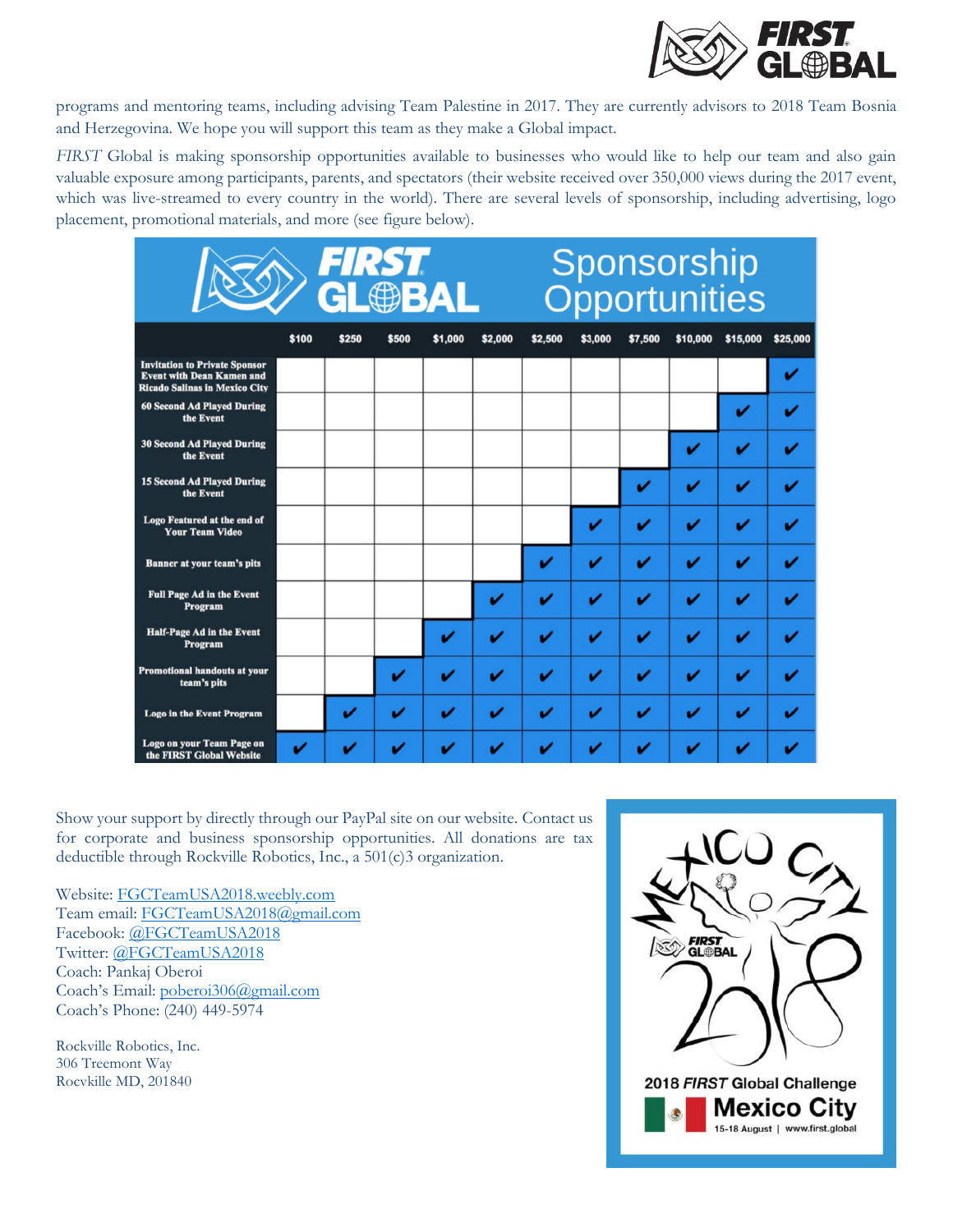

## **FIRST Global Challenge 2017**

### **STATISTICS**

### 157 countries



were represented in Washington, D.C.

## 58 teams

had no prior robotics experience.



were impacted around the globe.

# 7,000,000+<br>miles



traveled by teams.

# $800+$ <br>volunteers



served in the GSC or worked at the event.

# media orgs



featured FIRST Global teams internationally.

# embassies



of foreign countries to the US supported their national team.

## 60% of teams



were founded, organized, or brought into being by women.

### **PARTICIPATION BY REGION**